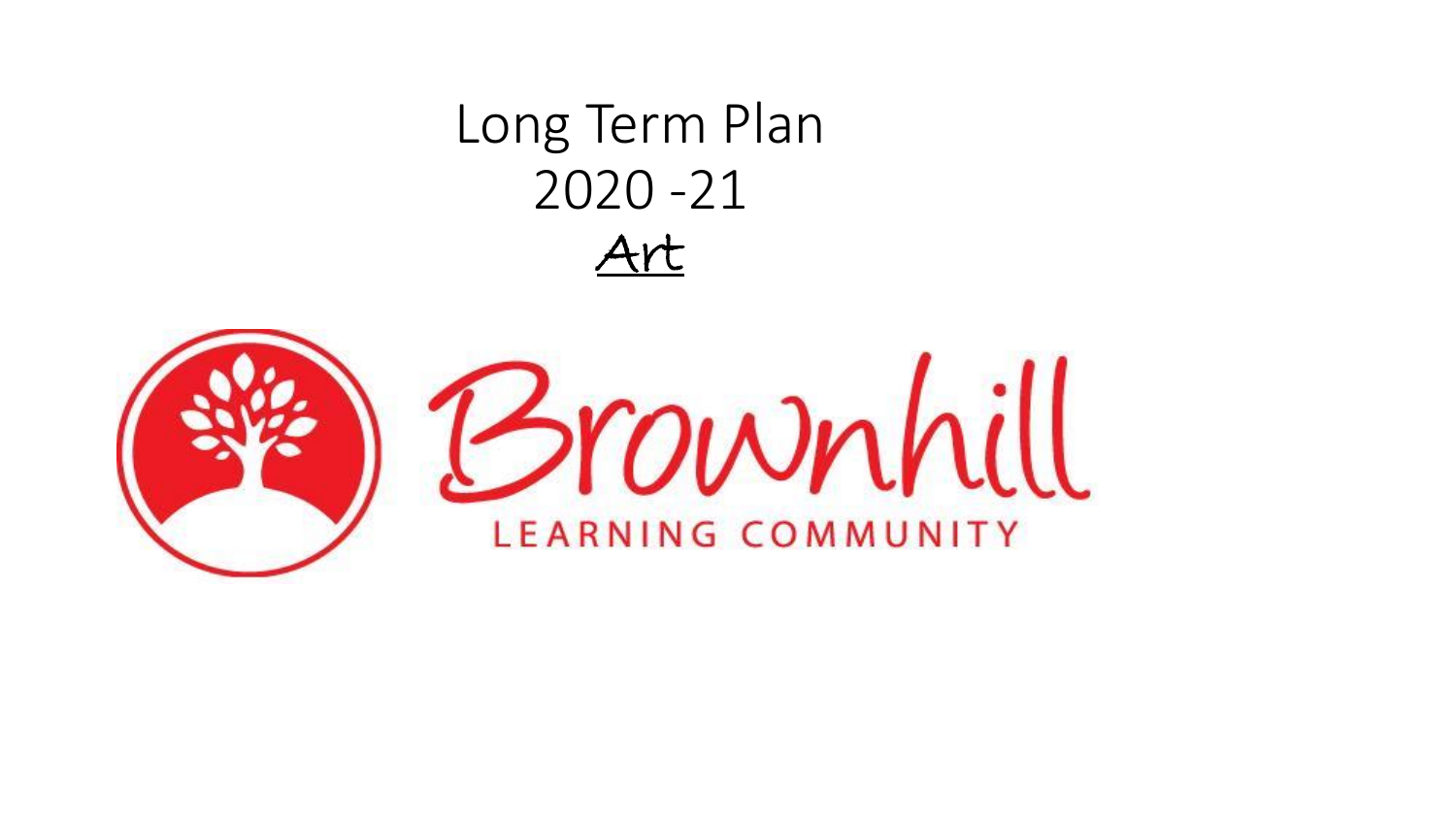## Qualification Pathway

Brownhill

## Art | Key Stage 3

|                    | <b>Term 1</b>                                                                                 |                                                          | <b>Term 2</b>                                                                            |                                        | <b>Term 3</b>                                                                                                                        |                                       |
|--------------------|-----------------------------------------------------------------------------------------------|----------------------------------------------------------|------------------------------------------------------------------------------------------|----------------------------------------|--------------------------------------------------------------------------------------------------------------------------------------|---------------------------------------|
|                    | <b>Topic 1</b>                                                                                | <b>Topic 2</b>                                           | <b>Topic 3</b>                                                                           | <b>Topic 4</b>                         | <b>Topic 5</b>                                                                                                                       | <b>Topic 6</b>                        |
| Year<br>7/8<br>& 9 | <b>Multicultural</b><br>(Sugar Skulls)                                                        | <b>Artist Based</b><br>(Michael)<br><b>Craig-Martin)</b> | <b>Observation</b>                                                                       | <b>3D project</b>                      | <b>Fine Art</b><br>(Elements)                                                                                                        | <b>Textiles or</b><br><b>Ceramics</b> |
| <b>Assessment</b>  | <b>Multicultural</b><br><b>Assessment</b>                                                     | <b>Artist Based</b><br><b>Assessment</b>                 | <b>Observation</b><br><b>Assessment</b>                                                  | <b>3D Project</b><br><b>Assessment</b> | <b>Fine Art</b><br><b>Assessment</b>                                                                                                 | <b>Ceramics</b><br><b>Assessment</b>  |
| <b>Aim</b>         | Aim: to learn to describe the work of<br>an Artist and extend experiences                     |                                                          | Aim: Observation is to improve<br>techniques that can be applied to all<br>forms of Art. |                                        | Aim: Invent and create their own works of<br>Fine Art reflecting aesthetic beauty and<br>value.                                      |                                       |
|                    | Aim: to identify the origin of Art, likes,<br>dislikes and its meaning. Extend<br>experiences |                                                          | Aim: experience using new materials<br>while being creative in making Art                |                                        | Aim: Inspire and challenge pupils,<br>equipping them with the knowledge and<br>skills to experiment and explore different<br>methods |                                       |